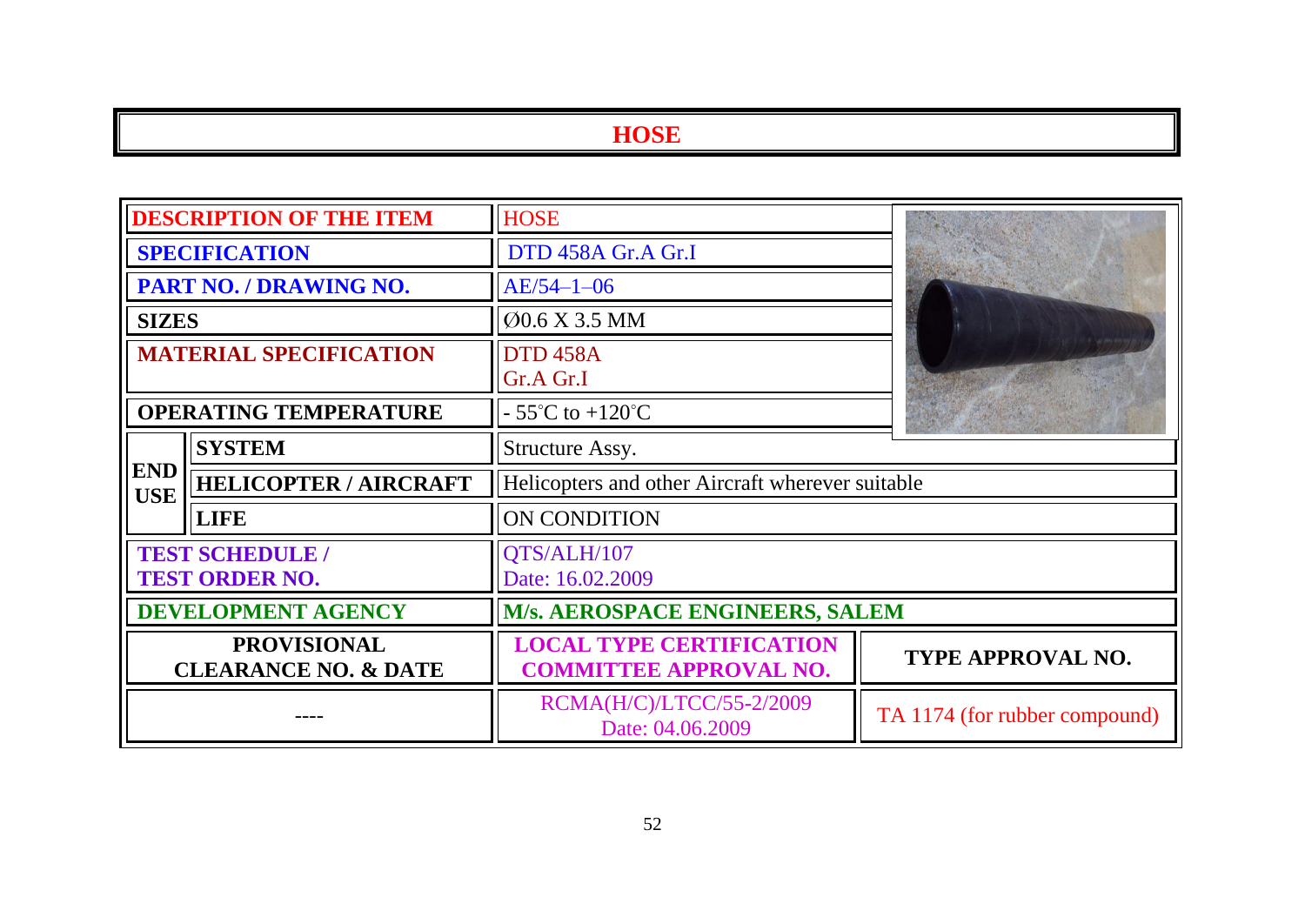| <b>DESCRIPTION OF THE ITEM</b>                        |                                                 | <b>HOSE</b>                                                      |                               |
|-------------------------------------------------------|-------------------------------------------------|------------------------------------------------------------------|-------------------------------|
| <b>SPECIFICATION</b>                                  |                                                 | DTD 458A Gr.A Gr.I                                               |                               |
| PART NO. / DRAWING NO.                                |                                                 | $AE/54 - 1 - 08$                                                 |                               |
| <b>SIZES</b>                                          |                                                 | Ø8.0 X 3.5 MM                                                    |                               |
| <b>MATERIAL SPECIFICATION</b>                         |                                                 | <b>DTD 458A</b><br>Gr.A Gr.I                                     |                               |
| <b>OPERATING TEMPERATURE</b>                          |                                                 | $-55^{\circ}$ C to $+120^{\circ}$ C                              |                               |
|                                                       | <b>SYSTEM</b>                                   | Structure Assy.                                                  |                               |
| <b>END</b><br><b>USE</b>                              | <b>HELICOPTER / AIRCRAFT</b>                    | Helicopters and other Aircraft wherever suitable                 |                               |
|                                                       | <b>LIFE</b>                                     | <b>ON CONDITION</b>                                              |                               |
|                                                       | <b>TEST SCHEDULE /</b><br><b>TEST ORDER NO.</b> | QTS/ALH/107<br>Date: 16.02.2009                                  |                               |
| <b>DEVELOPMENT AGENCY</b>                             |                                                 | M/s. AEROSPACE ENGINEERS, SALEM                                  |                               |
| <b>PROVISIONAL</b><br><b>CLEARANCE NO. &amp; DATE</b> |                                                 | <b>LOCAL TYPE CERTIFICATION</b><br><b>COMMITTEE APPROVAL NO.</b> | <b>TYPE APPROVAL NO.</b>      |
|                                                       |                                                 | RCMA(H/C)/LTCC/55-2/2009<br>Date: 04.06.2009                     | TA 1174 (for rubber compound) |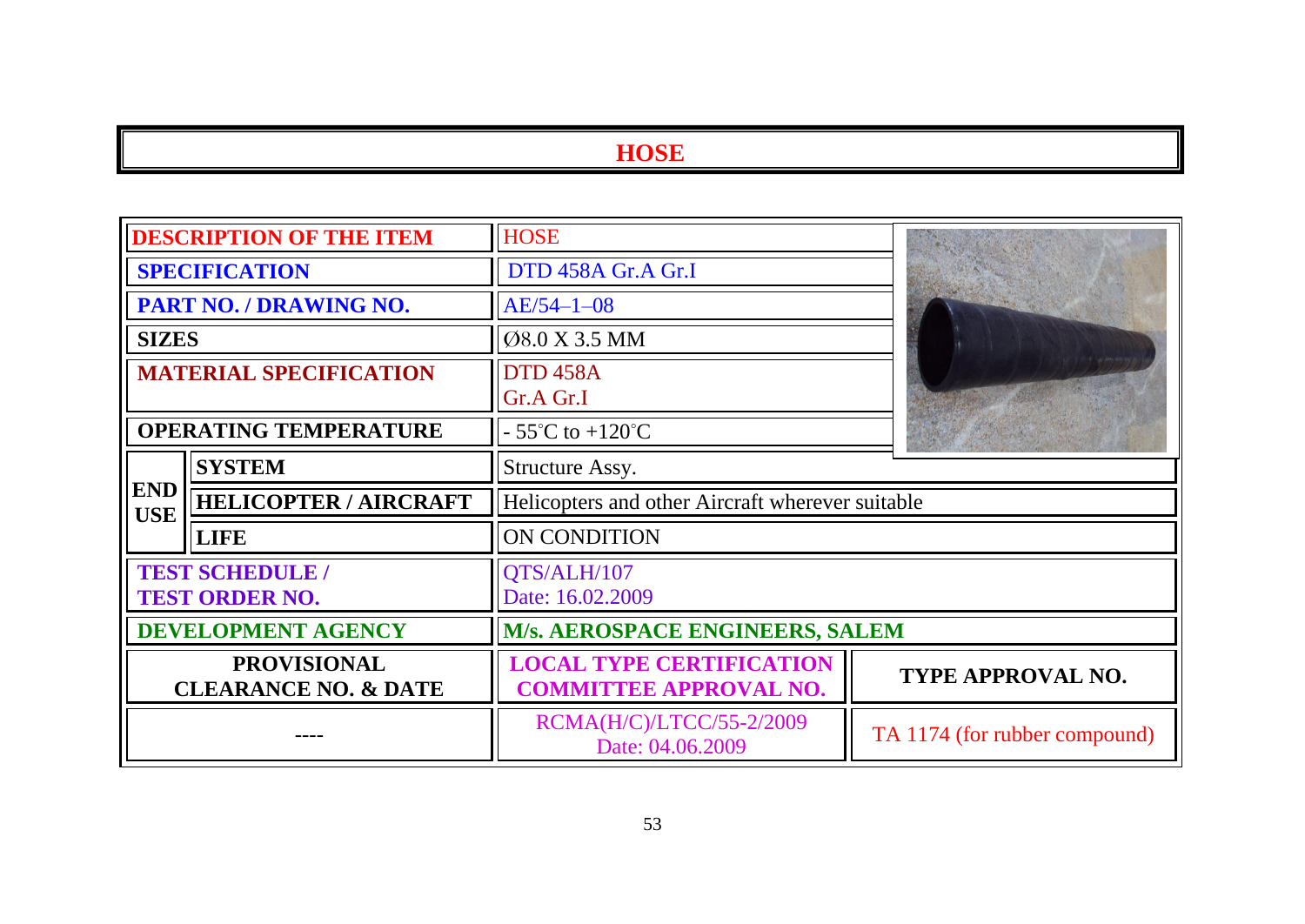| <b>DESCRIPTION OF THE ITEM</b>                        |                                                 | <b>HOSE - LP</b>                                                 |                               |
|-------------------------------------------------------|-------------------------------------------------|------------------------------------------------------------------|-------------------------------|
| <b>SPECIFICATION</b>                                  |                                                 | DTD 458A Gr.A Gr.I                                               |                               |
|                                                       | PART NO. / DRAWING NO.                          | $AE/54-1-10$                                                     |                               |
| <b>SIZES</b>                                          |                                                 | Ø10.0 X 3.5 MM                                                   |                               |
| <b>MATERIAL SPECIFICATION</b>                         |                                                 | <b>DTD 458A</b><br>Gr.A Gr.I                                     |                               |
| <b>OPERATING TEMPERATURE</b>                          |                                                 | $-55^{\circ}$ C to $+120^{\circ}$ C                              | on the Contractor             |
|                                                       | <b>SYSTEM</b>                                   | Structure Assy.                                                  |                               |
| <b>END</b><br><b>USE</b>                              | <b>HELICOPTER /AIRCRAFT</b>                     | Helicopters and other Aircraft wherever suitable                 |                               |
|                                                       | <b>LIFE</b>                                     | <b>ON CONDITION</b>                                              |                               |
|                                                       | <b>TEST SCHEDULE /</b><br><b>TEST ORDER NO.</b> | QTS/ALH/107<br>Date: 16.02.2009                                  |                               |
| <b>DEVELOPMENT AGENCY</b>                             |                                                 | M/s. AEROSPACE ENGINEERS, SALEM                                  |                               |
| <b>PROVISIONAL</b><br><b>CLEARANCE NO. &amp; DATE</b> |                                                 | <b>LOCAL TYPE CERTIFICATION</b><br><b>COMMITTEE APPROVAL NO.</b> | TYPE APPROVAL NO.             |
|                                                       |                                                 | RCMA(H/C)/LTCC/55-2/2009<br>Date: 04.06.2009                     | TA 1174 (for rubber compound) |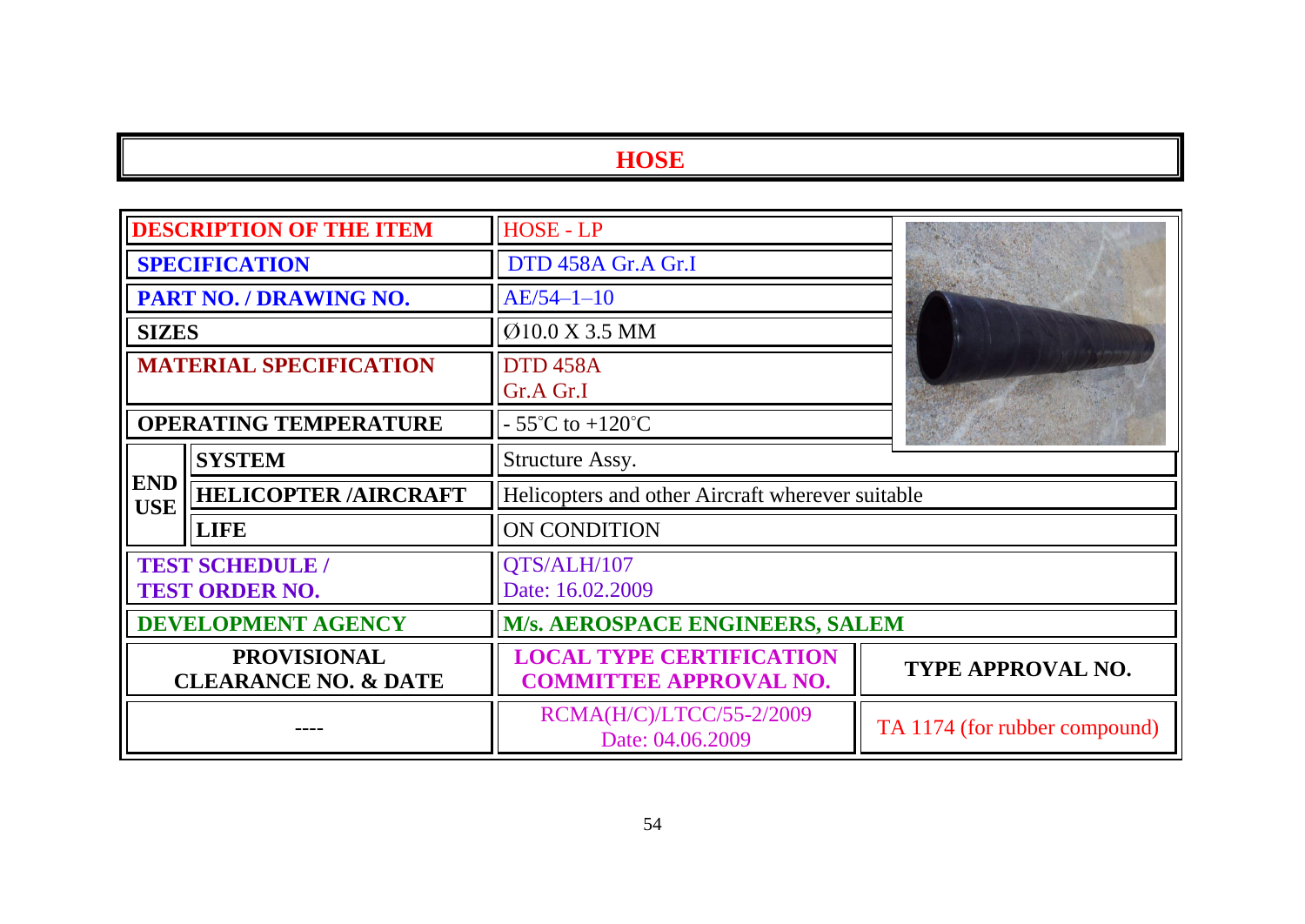| <b>DESCRIPTION OF THE ITEM</b>                        |                              | HOSE - LP                                                        |                               |
|-------------------------------------------------------|------------------------------|------------------------------------------------------------------|-------------------------------|
| <b>SPECIFICATION</b>                                  |                              | DTD 458A Gr.A Gr.I                                               |                               |
| PART NO. / DRAWING NO.                                |                              | $AE/54-1-16$                                                     |                               |
| <b>SIZES</b>                                          |                              | Ø16.0 X 4 MM                                                     |                               |
| <b>MATERIAL SPECIFICATION</b>                         |                              | <b>DTD 458A</b><br>Gr.A Gr.I                                     |                               |
| <b>OPERATING TEMPERATURE</b>                          |                              | $-55^{\circ}$ C to $+120^{\circ}$ C                              |                               |
|                                                       | <b>SYSTEM</b>                | Structure Assy.                                                  |                               |
| <b>END</b><br><b>USE</b>                              | <b>HELICOPTER / AIRCRAFT</b> | Helicopters and other Aircraft wherever suitable                 |                               |
|                                                       | <b>LIFE</b>                  | ON CONDITION                                                     |                               |
| <b>TEST SCHEDULE /</b><br><b>TEST ORDER NO.</b>       |                              | QTS/ALH/107<br>Date: 16.02.2009                                  |                               |
| <b>DEVELOPMENT AGENCY</b>                             |                              | M/s. AEROSPACE ENGINEERS, SALEM                                  |                               |
| <b>PROVISIONAL</b><br><b>CLEARANCE NO. &amp; DATE</b> |                              | <b>LOCAL TYPE CERTIFICATION</b><br><b>COMMITTEE APPROVAL NO.</b> | TYPE APPROVAL NO.             |
|                                                       |                              | RCMA(H/C)/LTCC/55-2/2009<br>Date: 04.06.2009                     | TA 1174 (for rubber compound) |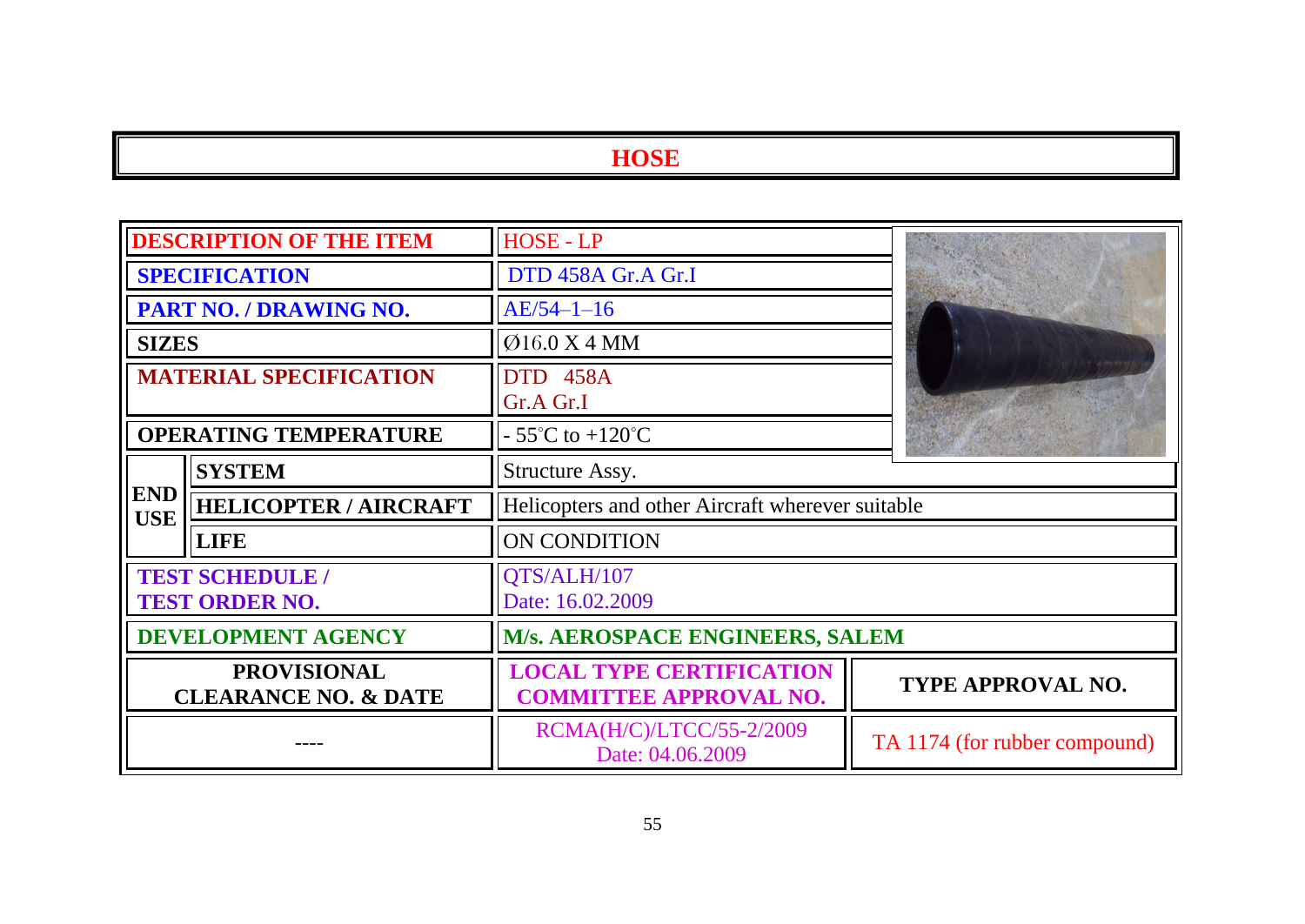| <b>DESCRIPTION OF THE ITEM</b>                        |                              | <b>HOSE - LP</b>                                                 |                               |
|-------------------------------------------------------|------------------------------|------------------------------------------------------------------|-------------------------------|
| <b>SPECIFICATION</b>                                  |                              | DTD458A Gr.A Gr.I                                                |                               |
| PART NO. / DRAWING NO.                                |                              | $AE/54-1-18$                                                     |                               |
| <b>SIZES</b>                                          |                              | Ø18.0 X 4 MM                                                     |                               |
| <b>MATERIAL SPECIFICATION</b>                         |                              | <b>DTD 458A</b><br>Gr.A Gr.I                                     |                               |
| <b>OPERATING TEMPERATURE</b>                          |                              | - 55 $\mathrm{^{\circ}C}$ to +120 $\mathrm{^{\circ}C}$           | With the Council              |
| <b>SYSTEM</b>                                         |                              | Structure Assy.                                                  |                               |
| <b>END</b><br><b>USE</b>                              | <b>HELICOPTER / AIRCRAFT</b> | Helicopters and other Aircraft wherever suitable                 |                               |
|                                                       | <b>LIFE</b>                  | ON CONDITION                                                     |                               |
| <b>TEST SCHEDULE /</b><br><b>TEST ORDER NO.</b>       |                              | QTS/ALH/107<br>Date: 16.02.2009                                  |                               |
| <b>DEVELOPMENT AGENCY</b>                             |                              | M/s. AEROSPACE ENGINEERS, SALEM                                  |                               |
| <b>PROVISIONAL</b><br><b>CLEARANCE NO. &amp; DATE</b> |                              | <b>LOCAL TYPE CERTIFICATION</b><br><b>COMMITTEE APPROVAL NO.</b> | <b>TYPE APPROVAL NO.</b>      |
|                                                       |                              | RCMA(H/C)/LTCC/55-2/2009<br>Date: 04.06.2009                     | TA 1174 (for rubber compound) |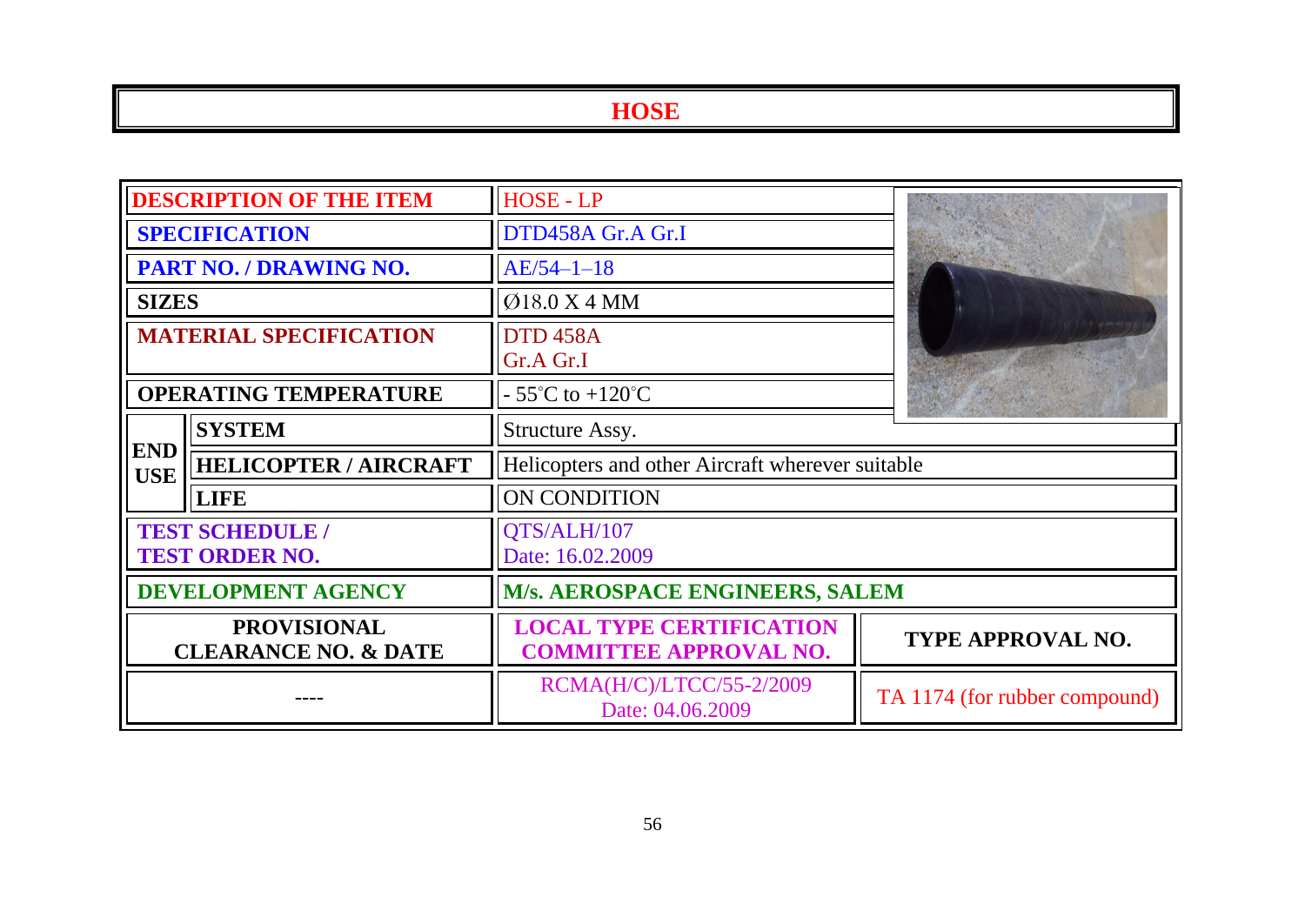| <b>DESCRIPTION OF THE ITEM</b>                                                               |             | HOSE - LP                                                        |                               |
|----------------------------------------------------------------------------------------------|-------------|------------------------------------------------------------------|-------------------------------|
| <b>SPECIFICATION</b>                                                                         |             | DTD 458A Gr.A Gr.I                                               |                               |
| <b>PART NO/DRAWING NO.</b>                                                                   |             | $AE/54 - 1 - 20$                                                 |                               |
| <b>SIZES</b>                                                                                 |             | Ø20.0 X 4 MM                                                     |                               |
| <b>MATERIAL SPECIFICATION</b>                                                                |             | <b>DTD 458A</b><br>Gr.A Gr.I                                     |                               |
| <b>OPERATING TEMPERATURE</b>                                                                 |             | $-55^{\circ}$ C to $+120^{\circ}$ C                              |                               |
| <b>SYSTEM</b><br>Structure Assy.<br><b>END</b><br><b>HELICOPTER / AIRCRAFT</b><br><b>USE</b> |             |                                                                  |                               |
|                                                                                              |             | Helicopters and other Aircraft wherever suitable                 |                               |
|                                                                                              | <b>LIFE</b> | ON CONDITION                                                     |                               |
| <b>TEST SCHEDULE /</b><br><b>TEST ORDER NO.</b>                                              |             | QTS/ALH/107<br>Date: 16.02.2009                                  |                               |
| <b>DEVELOPMENT AGENCY</b>                                                                    |             | M/s. AEROSPACE ENGINEERS, SALEM                                  |                               |
| <b>PROVISIONAL</b><br><b>CLEARANCE NO. &amp; DATE</b>                                        |             | <b>LOCAL TYPE CERTIFICATION</b><br><b>COMMITTEE APPROVAL NO.</b> | TYPE APPROVAL NO.             |
|                                                                                              |             | RCMA(H/C)/LTCC/55-2/2009<br>Date: 04.06.2009                     | TA 1174 (for rubber compound) |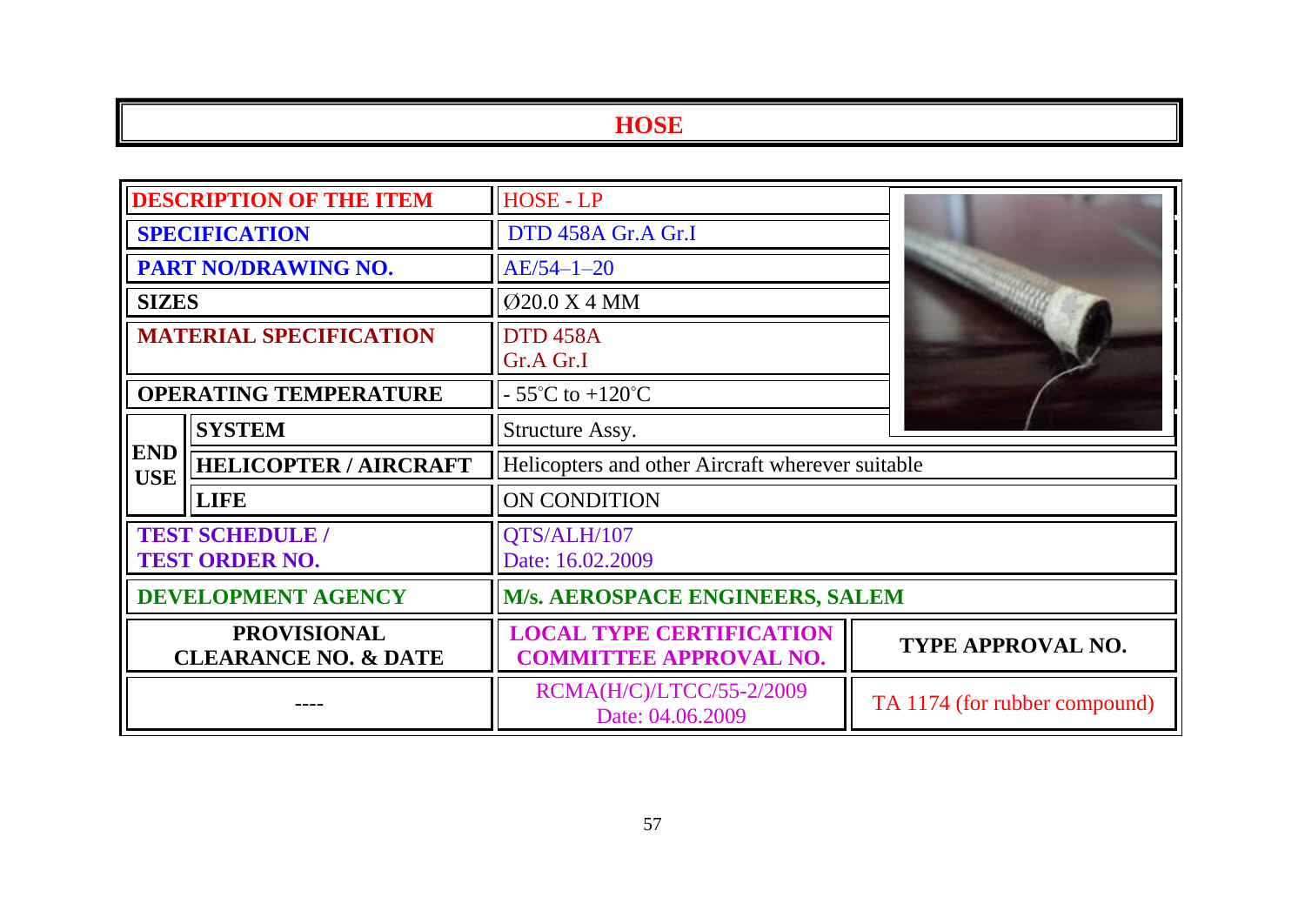| <b>DESCRIPTION OF THE ITEM</b>                        |                              | <b>HOSE - LP</b>                                                 |                               |
|-------------------------------------------------------|------------------------------|------------------------------------------------------------------|-------------------------------|
| <b>SPECIFICATION</b>                                  |                              | DTD 458A Gr.A Gr.I                                               |                               |
| PART NO. / DRAWING NO.                                |                              | $AE/54-1-50$                                                     |                               |
| <b>SIZES</b>                                          |                              | Ø50.0 X 5.5 MM                                                   |                               |
| <b>MATERIAL SPECIFICATION</b>                         |                              | <b>DTD 458A</b><br>Gr.A Gr.I                                     |                               |
| <b>OPERATING TEMPERATURE</b>                          |                              | $-55^{\circ}$ C to $+120^{\circ}$ C                              |                               |
| <b>SYSTEM</b>                                         |                              | Structure Assy.                                                  |                               |
| <b>END</b><br><b>USE</b>                              | <b>HELICOPTER / AIRCRAFT</b> | Helicopters and other Aircraft wherever suitable                 |                               |
|                                                       | <b>LIFE</b>                  | ON CONDITION                                                     |                               |
| <b>TEST SCHEDULE /</b><br><b>TEST ORDER NO.</b>       |                              | QTS/ALH/107<br>Date: 16.02.2009                                  |                               |
| <b>DEVELOPMENT AGENCY</b>                             |                              | <b>M/s. AEROSPACE ENGINEERS, SALEM</b>                           |                               |
| <b>PROVISIONAL</b><br><b>CLEARANCE NO. &amp; DATE</b> |                              | <b>LOCAL TYPE CERTIFICATION</b><br><b>COMMITTEE APPROVAL NO.</b> | <b>TYPE APPROVAL NO.</b>      |
|                                                       |                              | RCMA(H/C)/LTCC/55-2/2009<br>Date: 04.06.2009                     | TA 1174 (for rubber compound) |